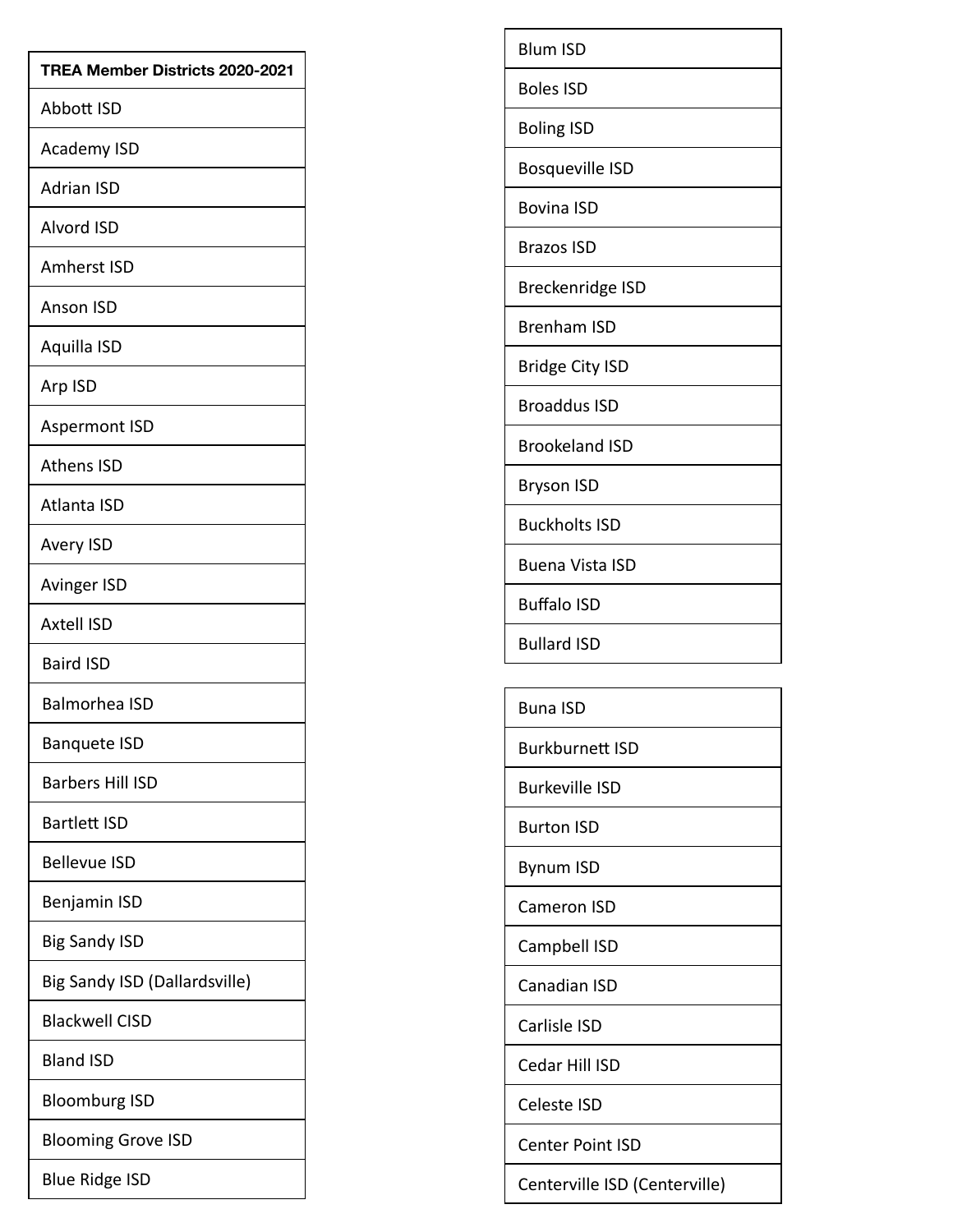| Centerville ISD (Groveton)       |
|----------------------------------|
| <b>Central ISD</b>               |
| Chapel Hill ISD (Mount Pleasant) |
| Chapel Hill ISD (Tyler)          |
| <b>Cherokee ISD</b>              |
| Chico ISD                        |
| Chillicothe ISD                  |
| <b>Chilton ISD</b>               |
| China Spring ISD                 |
| Chireno ISD                      |
| Chisum ISD                       |
| Christoval ISD                   |
| Cisco ISD                        |
| <b>Clarendon ISD</b>             |
| Clarksville ISD                  |
| Claude ISD                       |
| <b>Cleveland ISD</b>             |
| Clifton ISD                      |
| Clyde CISD                       |
| Coleman ISD                      |
| Colmesneil ISD                   |
| Comanche ISD                     |
| Commerce ISD                     |
| <b>Community ISD</b>             |
| Como-Pickton CISD                |
| <b>Connally ISD</b>              |
| Coolidge ISD                     |
| Cooper ISD                       |
| Copperas Cove ISD                |
|                                  |

Corrigan-Camden ISD

Cotulla ISD

Covington ISD

Crandall ISD

Cranfills Gap ISD

Crawford ISD

Crockett ISD

Crosbyton CISD

Cross Plains ISD

Cross Roads ISD

Crowell ISD

Cuero ISD

**Culberson County-Allamoore ISD** 

Cumby ISD

Damon ISD

Danbury ISD

Dawson ISD (Dawson)

Dawson ISD (Welch)

DeKalb ISD

Detroit ISD

Devine ISD

Dew ISD

Dilley ISD

Dime Box ISD

Dodd City ISD

**Dripping Springs ISD** 

Dublin ISD

Dumas ISD

Eastland ISD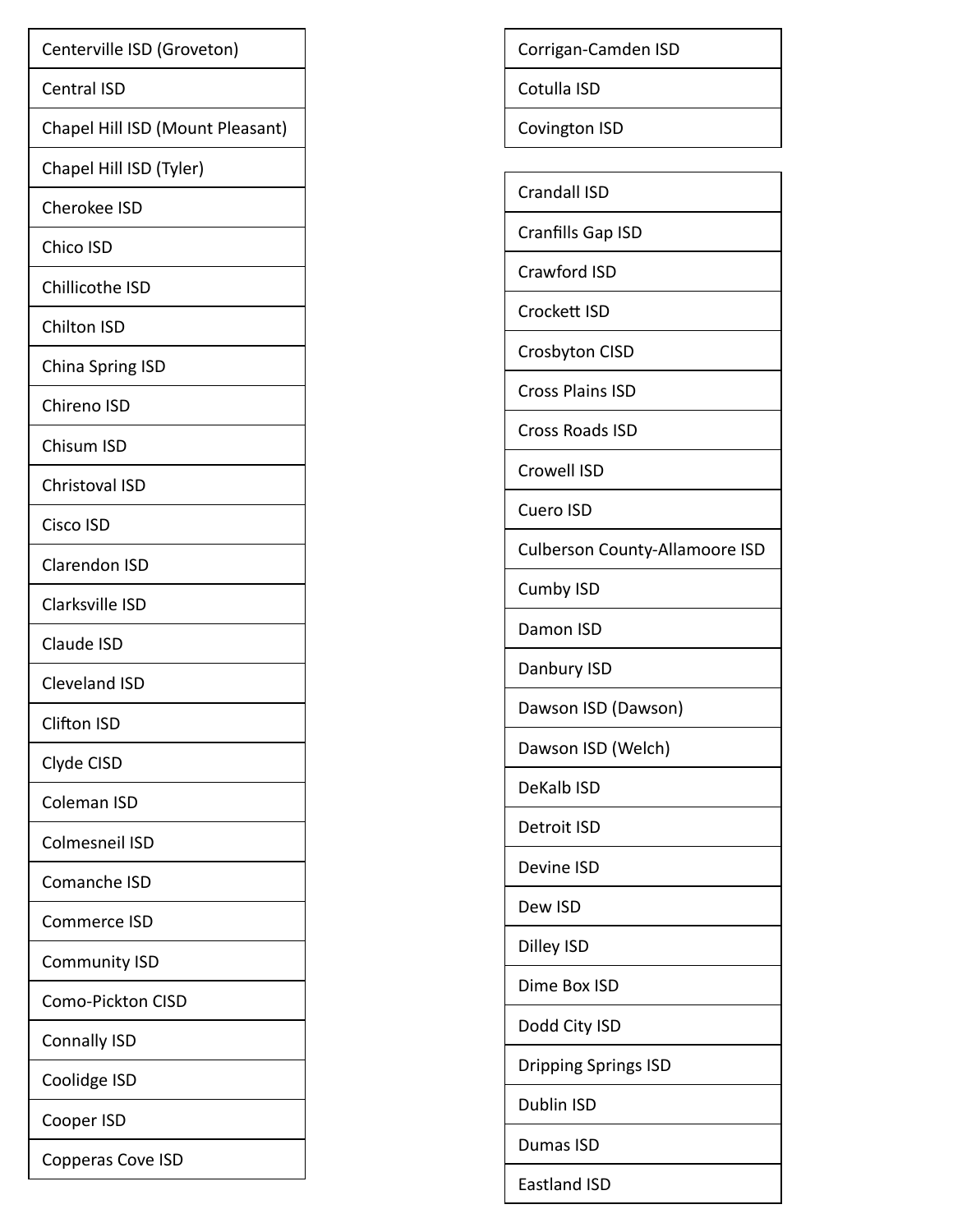| <b>Eden CISD</b>         |
|--------------------------|
| Edgewood ISD             |
| Edna ISD                 |
| <b>Ennis ISD</b>         |
| Era ISD                  |
| <b>Etoile ISD</b>        |
| <b>Evadale ISD</b>       |
| Falls City ISD           |
| <b>Fannindel ISD</b>     |
| <b>Farwell ISD</b>       |
| Fayetteville ISD         |
| <b>Flatonia ISD</b>      |
| Floydada ISD             |
| <b>Fort Stockton ISD</b> |
| <b>Franklin ISD</b>      |
| <b>Freer ISD</b>         |
| <b>Frost ISD</b>         |
| <b>Gause ISD</b>         |
| Gilmer ISD               |
|                          |
| Gladewater ISD           |
| Gold-Burg ISD            |
| Goldthwaite ISD          |
| <b>Goliad ISD</b>        |
| <b>Goose Creek CISD</b>  |
| <b>Gordon ISD</b>        |
| Grady ISD                |
| <b>Graford ISD</b>       |
| <b>Granger ISD</b>       |
| Grape Creek ISD          |
|                          |

| Groesbeck ISD         |
|-----------------------|
| Groveton ISD          |
| Gruver ISD            |
| <b>Guthrie CSD</b>    |
| Hallsburg ISD         |
| <b>Hamilton ISD</b>   |
| Hamlin Collegiate ISD |
| Hamshire-Fannett ISD  |

Hardin ISD

Hardin-Jefferson ISD

Harleton ISD

Harmony ISD

Harrold ISD

Harts Bluff ISD

Haskell CISD

Hawkins ISD

Hawley ISD

Hemphill ISD

Henderson ISD

Henrietta ISD

Hico ISD

**Highland ISD** 

Hillsboro ISD

**Holland ISD** 

**Holliday ISD** 

Hondo ISD

Honey Grove ISD

Hooks ISD

Hubbard ISD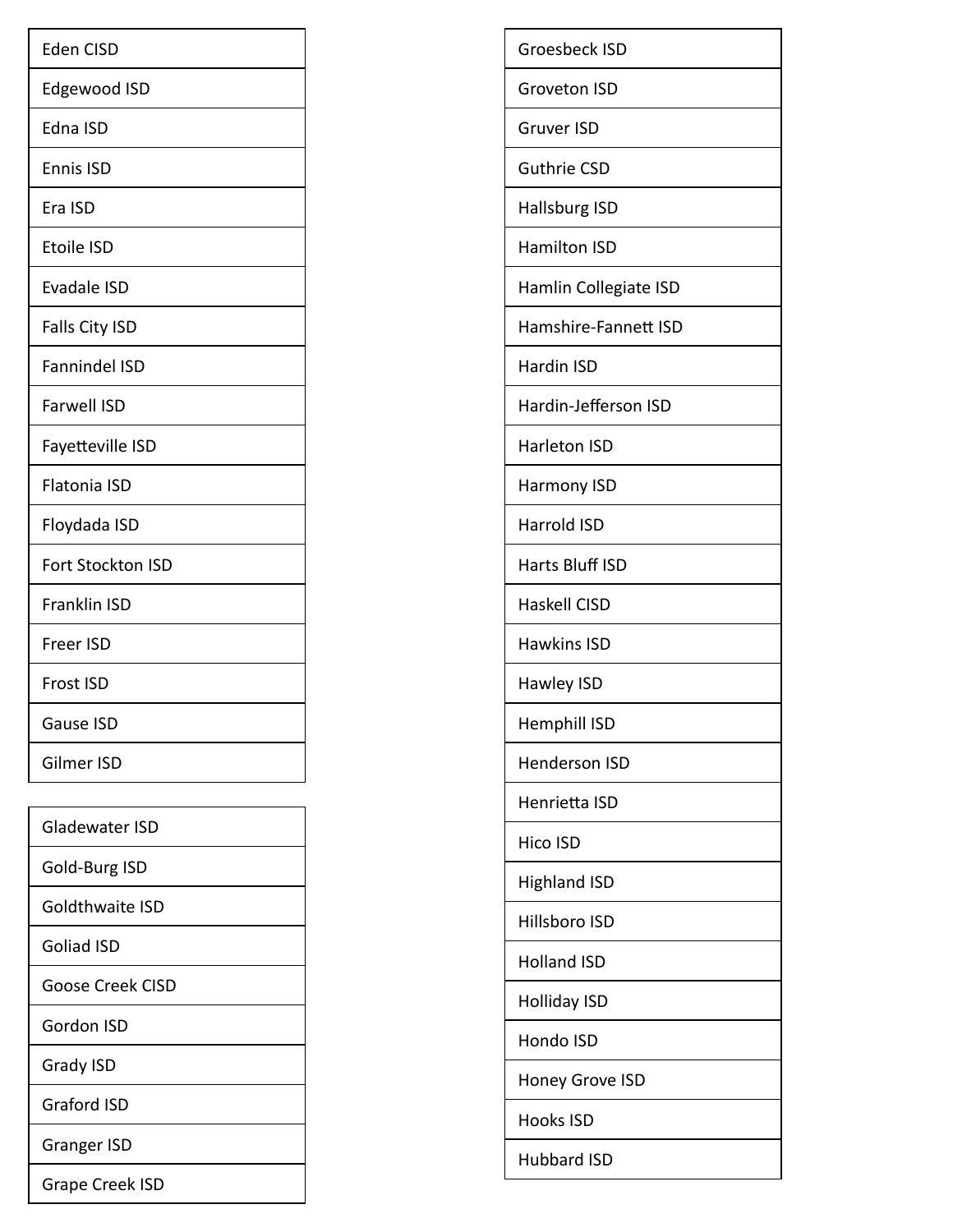| Huckabay ISD      |
|-------------------|
| Hull-Daisetta ISD |
| Huntington ISD    |
| Huntsville ISD    |
| Ingram ISD        |
| Iola ISD          |

| Iraan-Sheffield ISD    |
|------------------------|
| Iredell ISD            |
| Itasca ISD             |
| Jarrell ISD            |
| Jasper ISD             |
| Jefferson ISD          |
| Jim Ned CISD           |
| Jonesboro ISD          |
| Karnes City ISD        |
| Kemp ISD               |
| Kenedy County Wide Csd |
| Kenedy ISD             |
| <b>Kennard ISD</b>     |
| <b>Kerens ISD</b>      |
| <b>Kermit ISD</b>      |
| Kirbyville CISD        |
| Knox City-O'Brien CISD |
| Kountze ISD            |
| La Vernia ISD          |
| Lago Vista ISD         |
| Lampasas ISD           |
| Lapoynor ISD           |
| Latexo ISD             |
|                        |

| Leakey ISD               |
|--------------------------|
| Leary ISD                |
| Lefors ISD               |
| Leon ISD                 |
| <b>Leonard ISD</b>       |
| Lexington ISD            |
| Liberty Hill ISD         |
| Liberty ISD              |
| Liberty-Eylau ISD        |
| Linden-Kildare CISD      |
| Lindsay ISD              |
| Lingleville ISD          |
| Livingston ISD           |
| Llano ISD                |
| London ISD               |
| Lone Oak ISD             |
| Longview ISD             |
| Lueders-Avoca ISD        |
| Lyford CISD              |
| Lytle ISD                |
| Mabank ISD               |
| <b>Madisonville CISD</b> |
|                          |
| Malakoff ISD             |
| Malta ISD                |
| Marfa ISD                |
| Mason ISD                |
| Maud ISD                 |
| May ISD                  |
| McDade ISD               |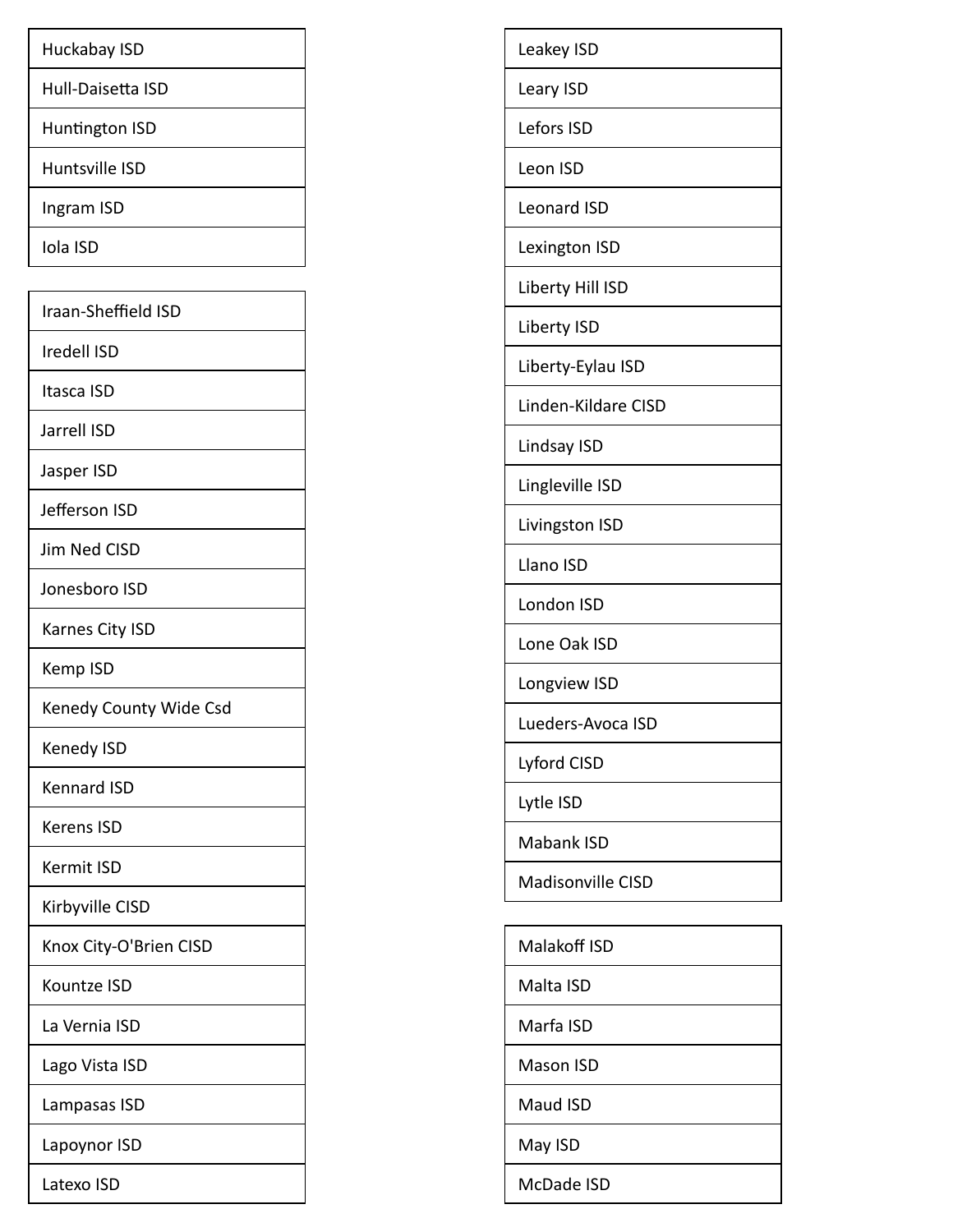| Meadow ISD<br><b>Menard ISD</b><br>Mexia ISD<br>Milano ISD<br>Mildred ISD<br>Miller Grove ISD<br>Mineola ISD<br><b>Mineral Wells ISD</b><br>Moody ISD<br>Moran ISD<br><b>Mount Calm ISD</b><br><b>Mount Pleasant ISD</b><br><b>Mount Vernon ISD</b><br>Muenster ISD<br>Muleshoe ISD<br><b>Mumford ISD</b><br>Munday CISD<br><b>Murchison ISD</b><br>Navasota ISD<br>Needville ISD<br>New Boston ISD<br><b>New Deal ISD</b><br><b>New Summerfield ISD</b><br>New Waverly ISD<br>Newton ISD<br>Nixon-Smiley ISD<br>North Hopkins ISD<br>North Lamar ISD | <b>McMullen County ISD</b> |
|-------------------------------------------------------------------------------------------------------------------------------------------------------------------------------------------------------------------------------------------------------------------------------------------------------------------------------------------------------------------------------------------------------------------------------------------------------------------------------------------------------------------------------------------------------|----------------------------|
|                                                                                                                                                                                                                                                                                                                                                                                                                                                                                                                                                       |                            |
|                                                                                                                                                                                                                                                                                                                                                                                                                                                                                                                                                       |                            |
|                                                                                                                                                                                                                                                                                                                                                                                                                                                                                                                                                       |                            |
|                                                                                                                                                                                                                                                                                                                                                                                                                                                                                                                                                       |                            |
|                                                                                                                                                                                                                                                                                                                                                                                                                                                                                                                                                       |                            |
|                                                                                                                                                                                                                                                                                                                                                                                                                                                                                                                                                       |                            |
|                                                                                                                                                                                                                                                                                                                                                                                                                                                                                                                                                       |                            |
|                                                                                                                                                                                                                                                                                                                                                                                                                                                                                                                                                       |                            |
|                                                                                                                                                                                                                                                                                                                                                                                                                                                                                                                                                       |                            |
|                                                                                                                                                                                                                                                                                                                                                                                                                                                                                                                                                       |                            |
|                                                                                                                                                                                                                                                                                                                                                                                                                                                                                                                                                       |                            |
|                                                                                                                                                                                                                                                                                                                                                                                                                                                                                                                                                       |                            |
|                                                                                                                                                                                                                                                                                                                                                                                                                                                                                                                                                       |                            |
|                                                                                                                                                                                                                                                                                                                                                                                                                                                                                                                                                       |                            |
|                                                                                                                                                                                                                                                                                                                                                                                                                                                                                                                                                       |                            |
|                                                                                                                                                                                                                                                                                                                                                                                                                                                                                                                                                       |                            |
|                                                                                                                                                                                                                                                                                                                                                                                                                                                                                                                                                       |                            |
|                                                                                                                                                                                                                                                                                                                                                                                                                                                                                                                                                       |                            |
|                                                                                                                                                                                                                                                                                                                                                                                                                                                                                                                                                       |                            |
|                                                                                                                                                                                                                                                                                                                                                                                                                                                                                                                                                       |                            |
|                                                                                                                                                                                                                                                                                                                                                                                                                                                                                                                                                       |                            |
|                                                                                                                                                                                                                                                                                                                                                                                                                                                                                                                                                       |                            |
|                                                                                                                                                                                                                                                                                                                                                                                                                                                                                                                                                       |                            |
|                                                                                                                                                                                                                                                                                                                                                                                                                                                                                                                                                       |                            |
|                                                                                                                                                                                                                                                                                                                                                                                                                                                                                                                                                       |                            |
|                                                                                                                                                                                                                                                                                                                                                                                                                                                                                                                                                       |                            |
|                                                                                                                                                                                                                                                                                                                                                                                                                                                                                                                                                       |                            |
|                                                                                                                                                                                                                                                                                                                                                                                                                                                                                                                                                       |                            |

Northside ISD (Vernon)

Oglesby ISD

O'Donnell ISD

Olfen ISD

Olton ISD

Onalaska ISD

Orange Grove ISD

Orang efield ISD

Paint Creek ISD

Palacios ISD

Palestine ISD

Palmer ISD

Paris ISD

Pawnee ISD

Peaster ISD

Penelope ISD

Perryton ISD

Petrolia CISD

Pewitt CISD

Pittsburg ISD

Pleasant Grove ISD

Port Neches-Groves ISD

Prairie Lea ISD

Prairiland ISD

Presidio ISD

Pringle-Morse CISD

Progreso ISD

Quanah ISD

Quanah ISD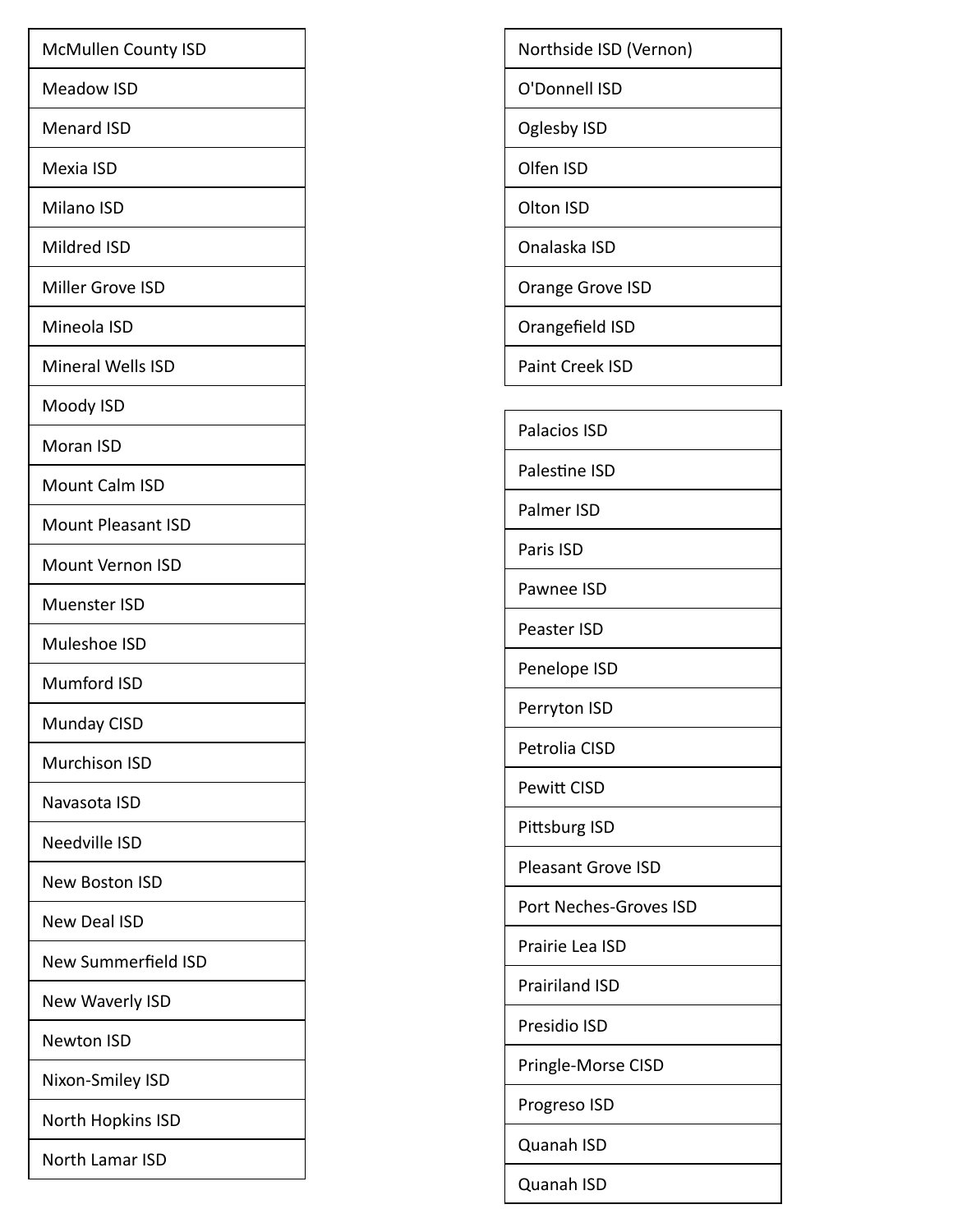| Queen City ISD           |
|--------------------------|
| Quinlan ISD              |
| Quitman ISD              |
| Randolph Field ISD       |
| Ranger ISD               |
| Raymondville ISD         |
| <b>Reagan County ISD</b> |
| <b>Red Lick ISD</b>      |
| <b>Redwater ISD</b>      |
| Refugio ISD              |
| Rice CISD (Altair)       |
| <b>Rice ISD</b>          |
| <b>Riesel ISD</b>        |
| Rio Hondo ISD            |
| <b>River Road ISD</b>    |
| <b>Rivercrest ISD</b>    |
| Riviera ISD              |
| Robert Lee ISD           |
| Rogers ISD               |
| Roscoe Collegiate ISD    |
| Rosebud-Lott ISD         |
| Rotan ISD                |
| Royal ISD                |
| <b>S&amp;S CISD</b>      |
| Sabine Pass ISD          |
|                          |
| Saltillo ISD             |
| Sam Rayburn ISD          |
| San Saba ISD             |

San Vicente ISD

| Sanford-Fritch ISD           |
|------------------------------|
| Sanger ISD                   |
| <b>Schleicher County ISD</b> |
| Schulenburg ISD              |
| Scurry-Rosser ISD            |
| Seymour ISD                  |
| Shamrock ISD                 |
| Shelbyville ISD              |
| Sidney ISD                   |
| Silsbee ISD                  |
| Simms ISD                    |
| Sinton ISD                   |
| Sivells Bend ISD             |
| Skidmore-Tynan ISD           |
| <b>Slaton ISD</b>            |
| Snook ISD                    |
| Somerville ISD               |
| Spearman ISD                 |
| Spring Hill ISD              |
| Spurger ISD                  |
| <b>Stamford ISD</b>          |
| Sulphur Bluff ISD            |
| Sulphur Springs ISD          |
| Sunray ISD                   |
| Sweet Home ISD               |
| <b>Tarkington ISD</b>        |
| Teague ISD                   |
| Terrell ISD                  |
| Thorndale ISD                |